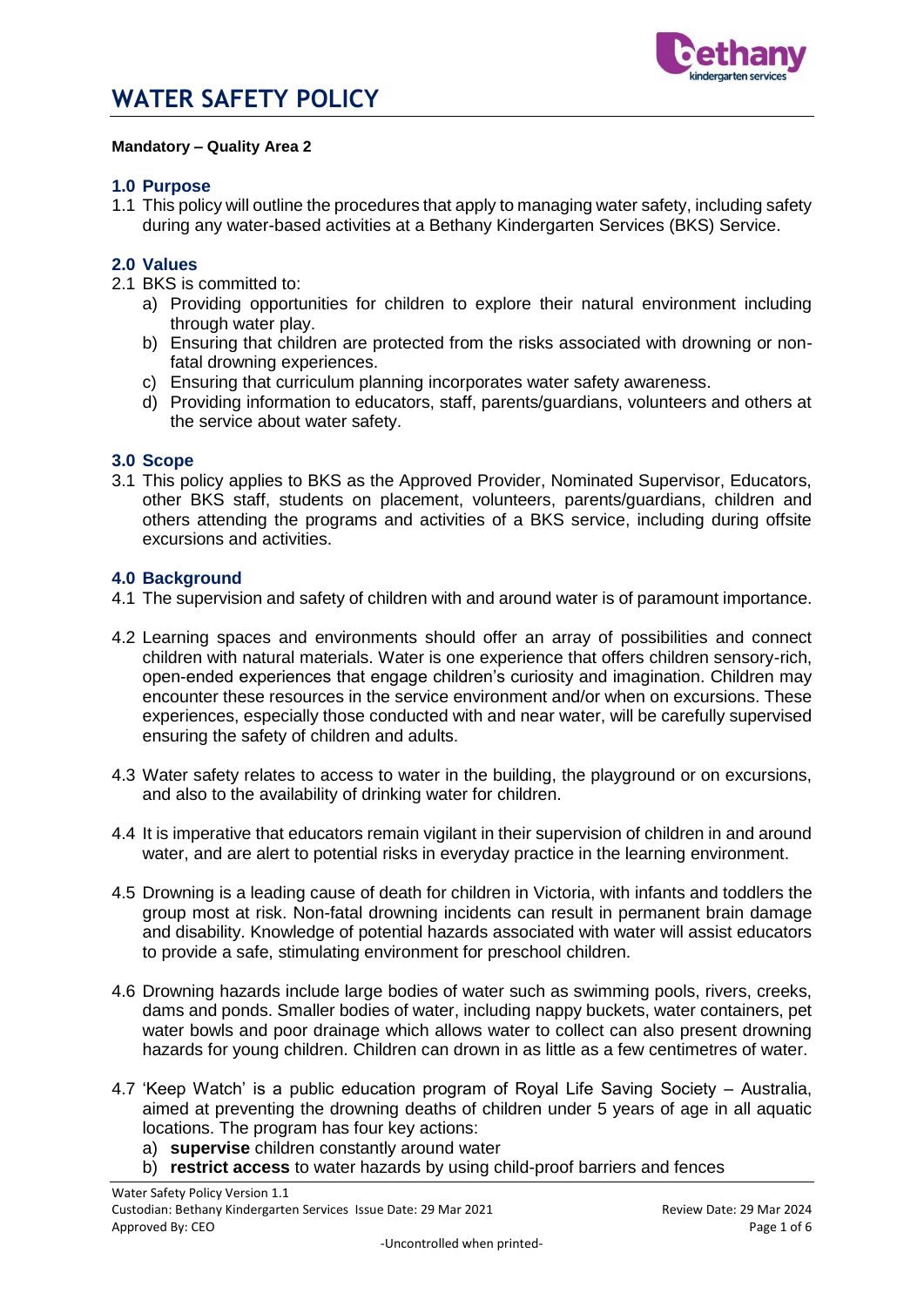

- c) provide **water awareness** training to children
- d) **resuscitation** saves lives ensure that staff have completed current first aid training.

## **5.0 Definitions**

5.1 The terms defined in this section relate specifically to this policy. For commonly used terms e.g. Approved Provider, Nominated Supervisor, Regulatory Authority etc. refer to the *General Definitions*.

## 5.2 **Adequate supervision:**

- 5.2.1 In relation to this policy **supervision** entails all children (individuals and groups) in all areas of the service, being in sight and/or hearing of an educator at all times including during toileting, sleep, rest and transition routines. Services are required to comply with the legislative requirements for educator-to-child ratios at all times. Supervision contributes to protecting children from hazards that may emerge in play, including hazards created by the equipment used.
- 5.2.2 Adequate Supervision refers to constant, active and diligent supervision of every child at the service. Adequate supervision requires that educators are always in a position to observe each child, respond to individual needs, and immediately intervene if necessary. Variables affecting supervision levels include:
	- a) Number, age and abilities of children
	- b) Number and positioning of educators
	- c) Current activity of each child
	- d) Areas in which the children are engaged in an activity (visibility and accessibility)
	- e) Developmental profile of each child and of the group of children
	- f) Experience, knowledge and skill of each educator
	- g) Need for educators to move between areas (effective communication strategies).
- 5.3 **Approved first aid qualification:** A list of approved first aid qualifications, anaphylaxis management and emergency asthma management training is published on the ACECQA website: [www.acecqa.gov.au](http://www.acecqa.gov.au/)
- 5.4 **Hazard:** a source or situation with a potential for harm in terms of human injury or ill health, damage to property, damage to the environment or a combination of these.
- 5.5 **Notifiable incident:** an incident involving workplace health and safety that is required by law to be reported to WorkSafe Victoria. Notification is required for incidents that result in death or serious injury/illness, or dangerous occurrences. For a complete list of incidents that must be reported to WorkSafe Victoria, refer to the Guide to Incident Notification on the WorkSafe Victoria website: [www.worksafe.vic.gov.au](http://www.worksafe.vic.gov.au/)
- 5.6 **Serious incident:** a serious incident (Regulation 12) is defined as any of the following:
	- a) The **death of a child** while being educated and cared for at the service or following an incident while being educated and cared for by the service
	- b) Any **incident involving serious injury or trauma to a child** while the child is being educated and cared for, which:
		- i. a reasonable person would consider required urgent medical attention from a registered medical practitioner; or
		- ii. the child attended or ought reasonably to have attended a hospital e.g. a broken limb\*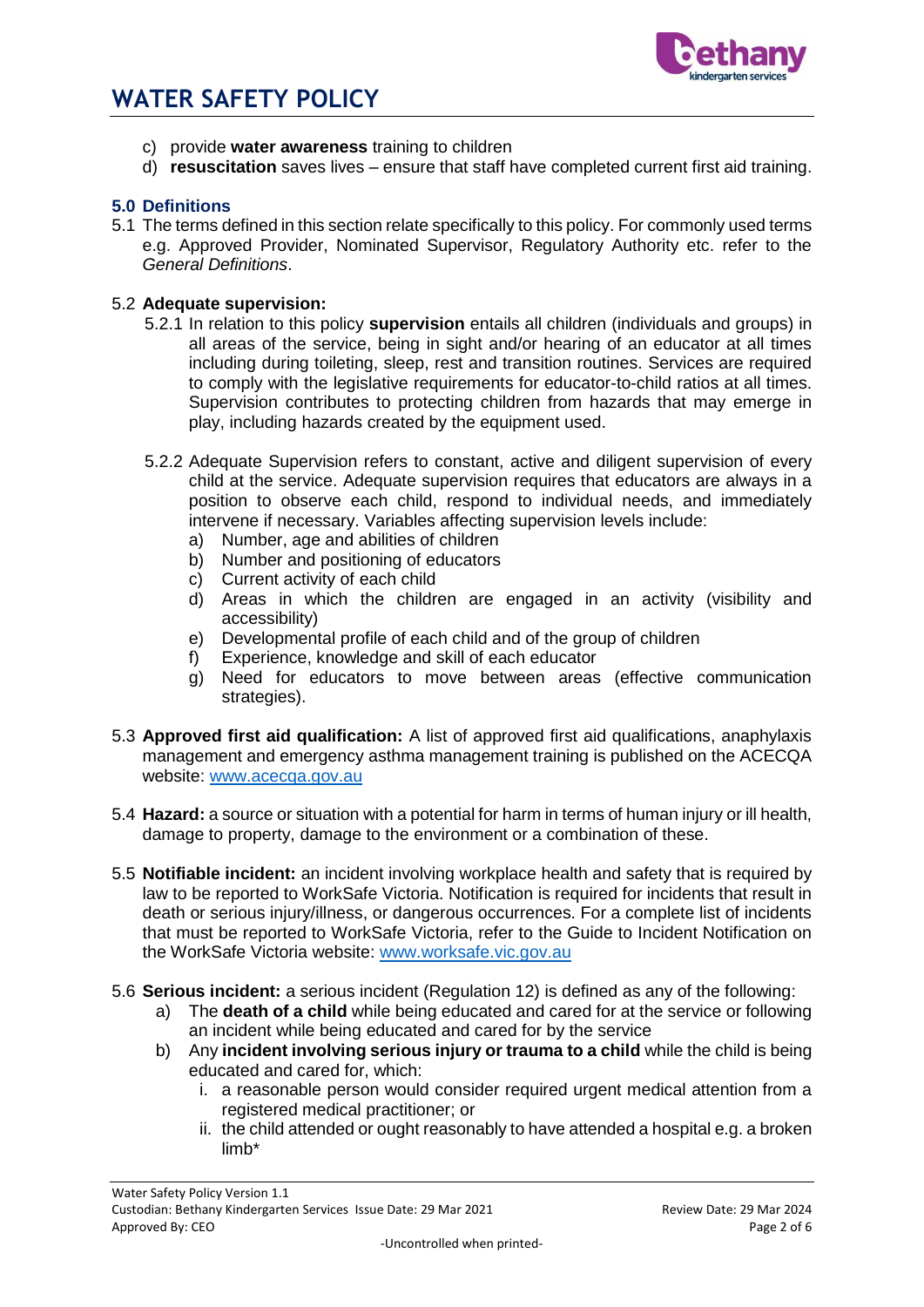



iii. any incident **involving serious illness of a child** while that child is being educated and cared for by a service for which the child attended, or ought reasonably to have attended, a hospital e.g. severe asthma attack, seizure or anaphylaxis\*

NOTE: In some cases (for example rural and remote locations) a General Practitioner conducts consultation from the hospital site. Only treatment related to serious injury, illness or trauma is required to be notified, not other health matters.

- c) Any emergency for which **emergency services** attended NOTE: This means an incident, situation or event where there is an imminent or severe risk to the health, safety or wellbeing of a person at an education and care service. It does not mean an incident where emergency services attended as a precaution.
- d) A child appears to be **missing or cannot be accounted** for at the service.
- e) A child appears to have been **taken or removed** from the service in a manner that contravenes the National Regulations.
- f) A child was mistakenly **locked in or out of the** service premises or any part of the premises.
- g) Notifications of serious incidents should be made to the regulatory authority (DET) through the NQA IT System. If this is not practicable, the notification can be made initially in whatever way is best in the circumstances. NOTE: some of serious incidents above are also reportable incidents under the Occupational Health and Safety Act 2004 and require notification to WorkSafe.
- 5.7 **Water hazard:** (in relation to this policy) can lead to drowning or non-fatal drowning incidences. Drowning hazards include large bodies of water such as swimming pools, rivers, creeks, dams and ponds. Smaller bodies of water, including nappy buckets, water containers, pet water bowls and poor drainage which allows water to collect can also present drowning hazards for young children.

# **6.0 Responsibilities**

## 6.1 **BKS as the Approved Provider is responsible for:**

- a) Ensuring that children are adequately supervised (refer to Definitions) at all times when near water hazards (refer to Definitions).
- b) Ensuring that educator-to-child ratios are maintained at all times (Education and Care Services National Law Act 2010: Sections 169(1), (2)&(3), Education and Care Services National Regulations 2011: Regulations 123,.
- c) Conducting a risk assessment in relation to any water hazards on or near the premises that may be accessible to children.
- d) Ensuring permission is obtained from parents/guardians for an excursion to a location where there is a water hazard (refer to Excursions and Service Events Policy).
- e) Ensuring that water hazards and risks associated with water-based activities are considered in a risk assessment prior to conducting excursions and other offsite events (Regulation 101).
- f) Ensuring increased levels of supervision for an excursion to a location where there is a water hazard (refer to Supervision of Children Policy).
- g) Conducting a regular safety check of the service premises (refer to Occupational Health and Safety Policy).
- h) Ensuring any water hazards that are not able to be adequately supervised at all times are isolated from children by a child-resistant barrier or fence (particularly large bodies of water including swimming pools, rivers, ponds etc.).
- i) Ensuring that an educator with a current approved first aid qualification (refer to Definitions) is in attendance and immediately available at all times children are being educated and cared for by the service (Regulation 136).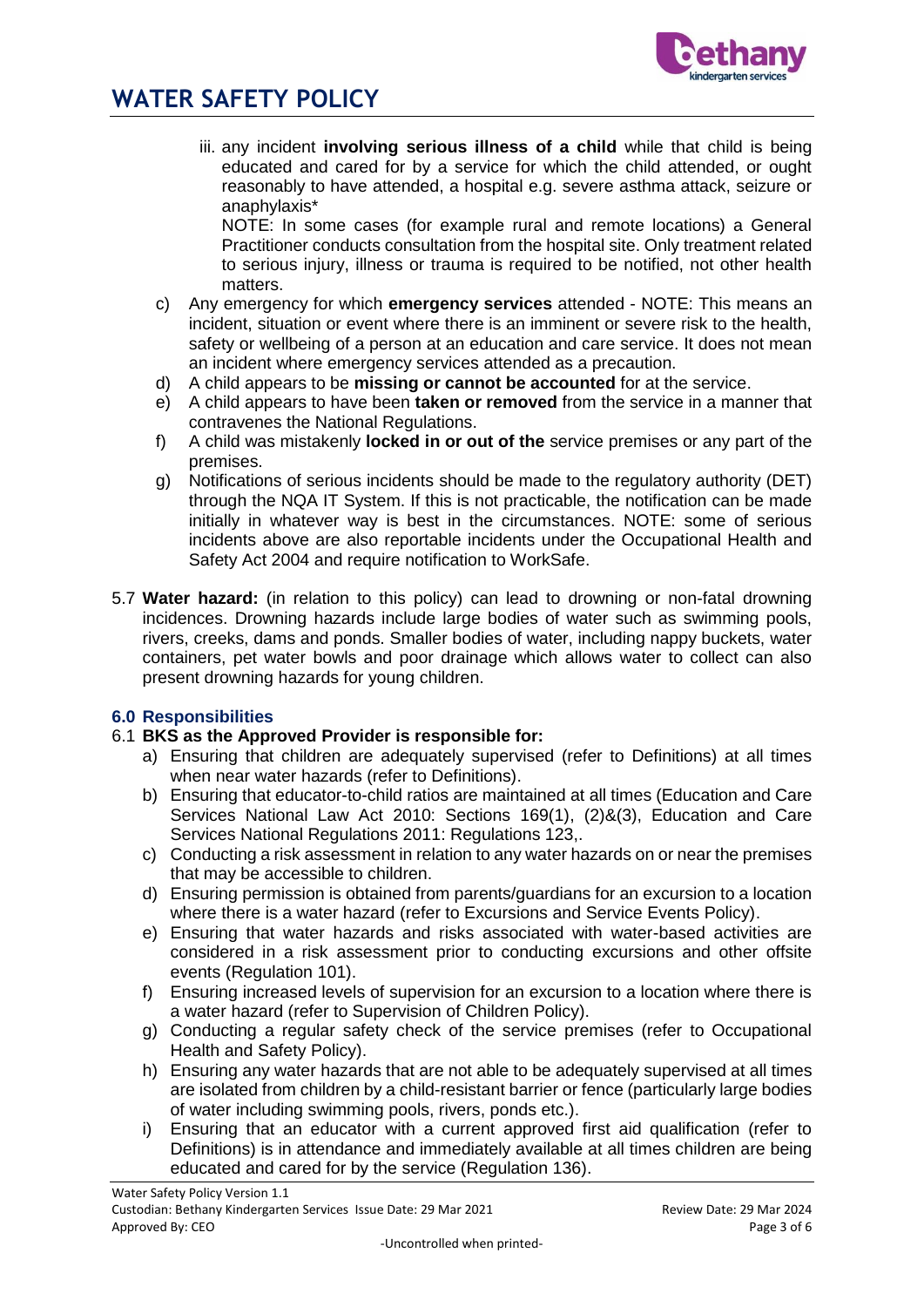

# **WATER SAFETY POLICY**

- j) Ensuring that details of current approved first aid qualifications (refer to Definitions) are filed with each staff member's record.
- k) Reporting serious incidents (refer to Definitions) to DET.
- l) Reporting notifiable incidents (refer to Definitions) to WorkSafe Victoria.
- m) Ensuring that water safety awareness is embedded in the curriculum.
- n) Providing current information to parents about water safety.

# 6.2 **The Nominated Supervisor is responsible for:**

- a) Assisting BKS as the Approved Provider to implement the Water Safety Policy.
- b) Ensuring parents/guardians are informed of the Water Safety Policy on enrolment.
- c) Ensuring permission is obtained from parents/guardians for an excursion to a location where there is a water hazard (refer to Excursions and Service Events Policy).
- d) Ensuring information on water safety (refer to Sources) is incorporated into the educational program.
- e) Ensuring that children are adequately supervised (refer to Definitions) and protected from hazards and harm at all times.
- f) Ensuring that water hazards and risks associated with water-based activities are considered in a risk assessment prior to conducting excursions and other offsite events (Regulations 100, 101).
- g) Ensuring permission is obtained from parents/guardians for an excursion to a location where there is a water hazard (refer to Excursions and Service Events Policy).
- h) Ensuring increased levels of supervision for an excursion to a location where there is a water hazard (refer to Supervision of Children Policy).
- i) Ensuring that an educator with a current approved first aid qualification (refer to Definitions) is in attendance and immediately available at all times children are being educated and cared for by the service.
- j) Ensuring that all educators' current approved first aid qualifications meet the requirements of the National Regulations and are approved by ACECQA (refer to Administration of First Aid Policy).
- k) Informing BKS as the Approved Provider immediately if any serious or notifiable incidents (refer to Definitions) occur at the service.

# 6.3 **All staff are responsible for:**

- a) Providing adequate supervision (refer to Definitions) at all times.
- b) Undertaking a risk assessment prior to an excursion to a location where there is a significant water hazard (refer to Excursions and Service Events Policy).
- c) Adjusting supervision strategies to suit the activities being undertaken (refer to Supervision of Children Policy).
- d) Obtaining parental permission for an excursion to a location where there is a water hazard (refer to Excursions and Service Events Policy).
- e) Maintaining a current approved first aid qualification (refer to Definitions).
- f) Ensuring gates and other barriers restricting access to water hazards are closed at all times and that fences are kept clear at all times.
- g) Ensuring that containers of water (including nappy buckets and cleaning buckets) are sealed with child-proof lids.
- h) Ensuring wading/paddling pools, water play containers and portable water courses are emptied immediately after each use and stored in a manner that prevents the collection of water when not in use.
- i) Checking the outdoor learning environment at the beginning and end of each day for puddles or filled containers that could pose a potential risk to small children after heavy rain.
- j) Providing water safety education as a part of the service's program.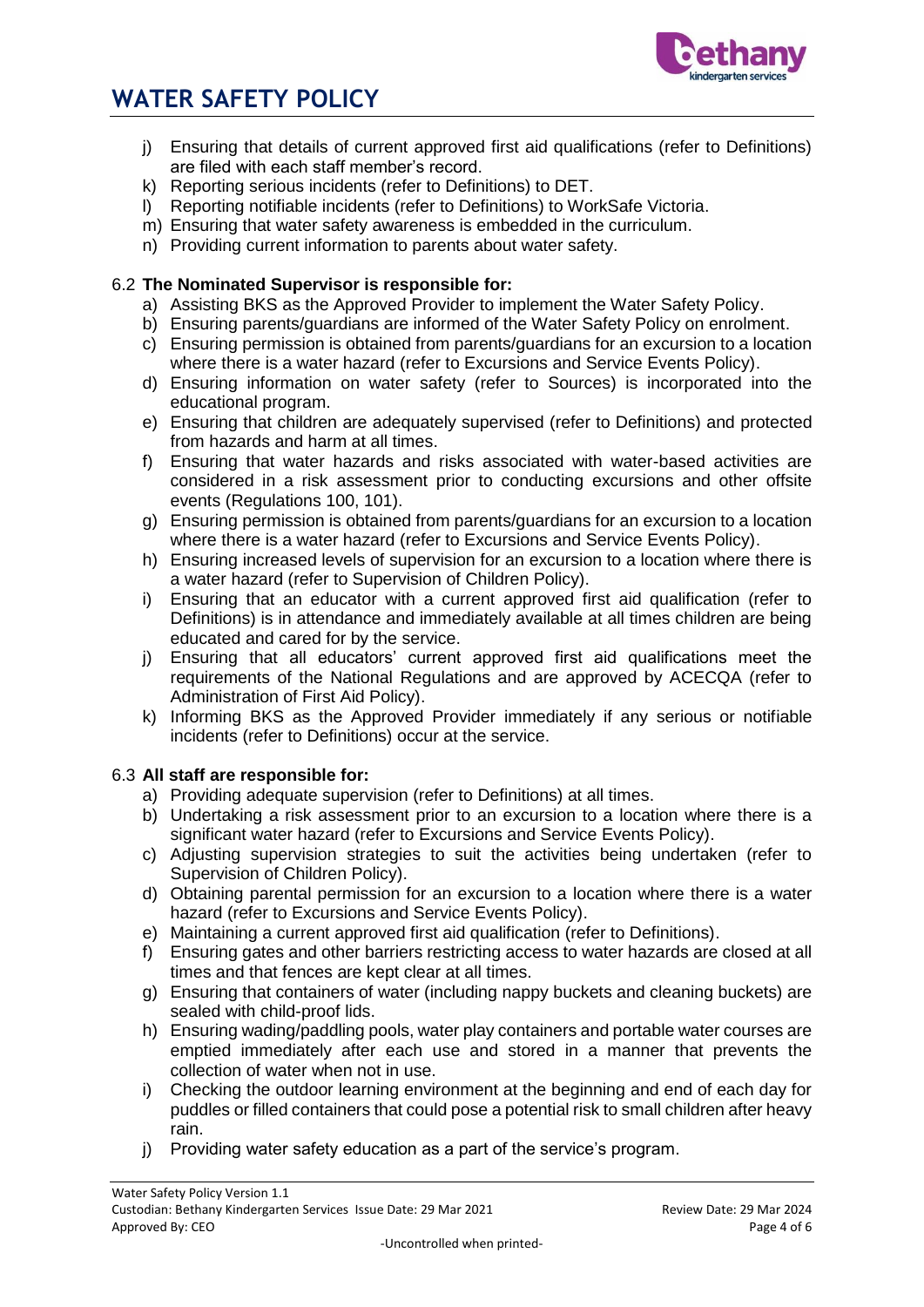

# **WATER SAFETY POLICY**

k) Informing BKS as the Approved Provider immediately if any serious or notifiable incidents (refer to Definitions) occur at the service.

## 6.4 **Parents/guardians are responsible for:**

- a) Supervising children in their care, including siblings, while attending or assisting at the service
- b) Ensuring that doors, gates and barriers, including playground gates, are closed after entry or exit to prevent access to water hazards
- c) Informing themselves about water safety
- d) Ensuring their children understand the risks associated with water
- e) Recognising when resuscitation is required and obtaining assistance
- f) Considering undertaking approved first aid qualifications, as resuscitation skills save lives.
- 6.5 **Volunteers and students,** while at the service, are responsible for following this policy and its procedures.

## **7.0 Evaluation**

- 7.1 In order to assess whether the values and purposes of the policy have been achieved, BKS as the Approved Provider will:
	- a) Seek feedback from educators, staff, parents/guardians, children, management and all affected by the policy regarding its effectiveness.
	- b) Monitor the implementation, compliance, complaints and incidents in relation to this policy.
	- c) Keep the policy up to date with current legislation, research, policy and best practice.
	- d) Revise the policy and procedures as part of the service's policy review cycle, or as required.
	- e) Notify parents/guardians at least 14 days before making any change to this policy or its procedures.

#### **8.0 Related Bethany policies and procedures**

- 8.1 Bethany Kindergarten Services Ltd.:
	- a) Administration of First Aid Policy
	- b) Emergency and Evacuation Policy
	- c) Excursions and Service Events Policy
	- d) Nutrition, Oral Health and Active Play Policy
	- e) Incident, Injury, Trauma and Illness Policy
	- f) Occupational Health and Safety Policy
	- g) Supervision of Children Policy

## **9.0 Relevant legislation and standards**

- 9.1 Relevant legislation and standards include but are not limited to:
	- a) Child Wellbeing and Safety Act 2005 (Vic) (Part 2: Principles for Children)
	- b) Education and Care Services National Law Act 2010: Section 167, 165, 169
	- c) Education and Care Services National Regulations 2011: Regulations 99, 101, 101(2)(b)(c), 102, 123, 136, 168(2)(a)(iii)
	- d) National Quality Standard, Quality Area 2: Children's Health and Safety
		- i. Standard 2.2: Safety
			- Element 2.2.1: At all times, reasonable precautions and adequate supervision ensure children are protected from harm and hazards.

9.2 The most current amendments to listed legislation can be found at: a) Victorian Legislation – Victorian Law Today: http://www.legislation.vic.gov.au/